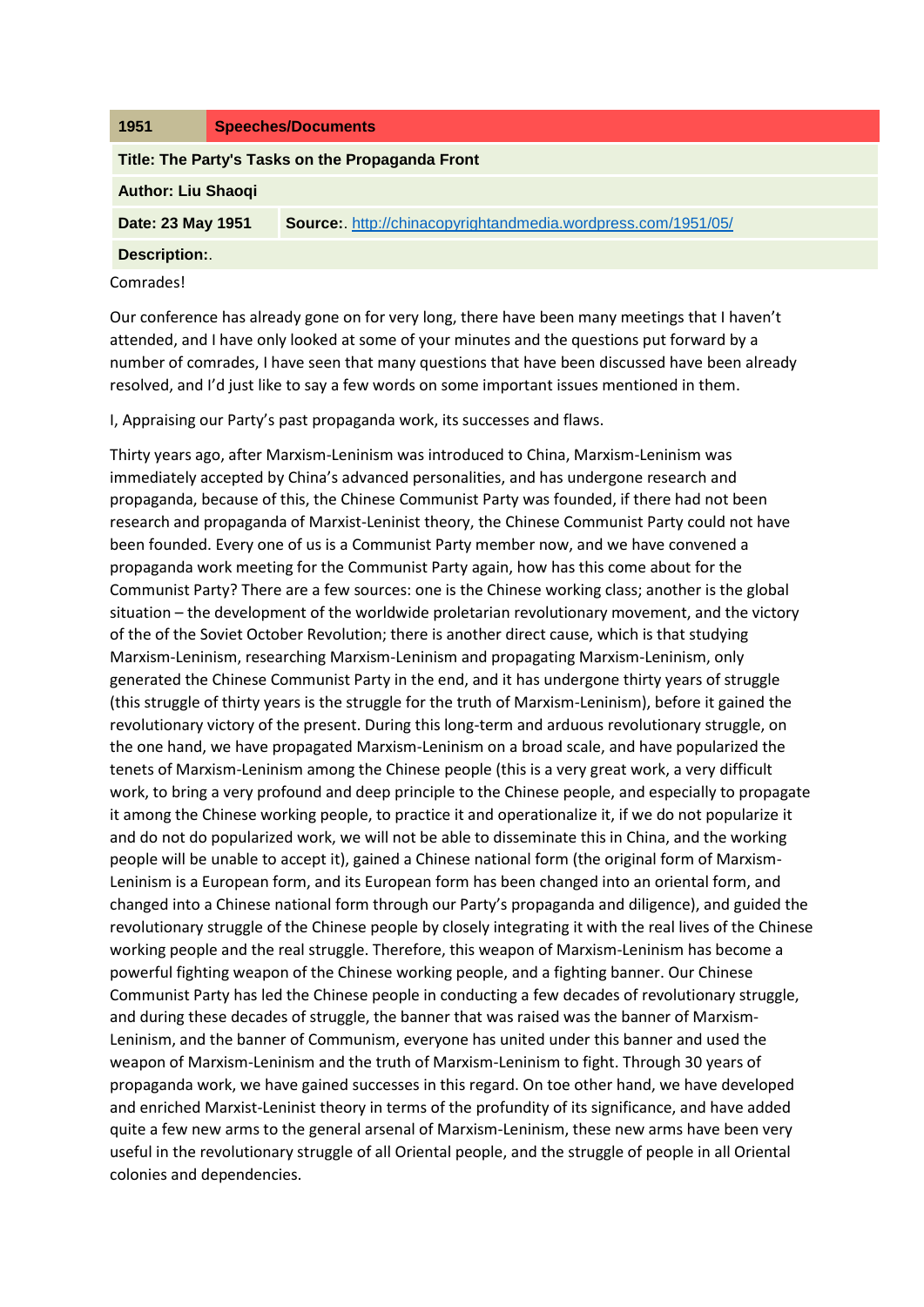These results and achievements mentioned earlier, where our Party's internals are concerned, should mainly be attributed to our leader, and be attributed to our Marxist-Leninist propagandist – Comrade Mao Zedong. This must be pointed out. Our Party's propaganda work comrades should take Mao Zedong as model, and mirror Mao Zedong in their propaganda of Marxism-Leninism, he is our Party's best, most excellent and most outstanding model for the propagation of Marxism-Leninism.

Because our Chinese Communist Party's study, propaganda, application and bold creation of Marxism-Leninism, we have already raised the theoretical level of the entire Chinese nation towards unprecedented heights. Our Chinese nation has always been a cultured and theoretical nation. At what time was this the highest? Now, it is the highest. Why could it have been brought to these heights? The main reason is our study of Marxism-Leninism, our propaganda of Marxism-Leninism, our application of Marxism-Leninism, and our creation of Marxism-Leninism, in this way, we have raised the theoretical levels of our nation. We have not just raised theory levels, we have also changed the appearance of China in ideology and reality. That is to say that the magnificent Marxist-Leninist doctrines have already gained a historical and decisive victory among the Chinese people. We have not just obtained historical victories among the Chinese people, but have also enabled the people of all Oriental countries to be more convinced of Marxism-Leninism every day. Why have they become more convinced of Marxism-Leninism every day? It is because of the fact that Marxism-Leninism has gained victories in China.

It is more than a hundred years from the invention of Marxism until today, in these more than one hundred years, Marxism has incessantly gained victories, the victory of the Soviet October Revolution is the largest victory of Marxism-Leninism, after the victory of the October Revolution, another great victory has been gained in the global Communist movement, and that is the victory of the Chinese revolution. The victory of Marxism in China is the greatest victory after the victory in the October Revolution. I think we should evaluate the achievements and results of our propaganda of Marxism-Leninism in the past in this way.

I think an evaluation like this is very necessary, because I read some of your minutes, you have always found that we are doing badly everywhere, here, things aren't good, there they aren't good either, we have problems here, and we also have problems there. I see that things are very good and achievements are great, the central pint is that we have propagated Marxism-Leninism and developed Marxism-Leninism in China; in the global Communist movement, we have propagated Marxism-Leninism and developed Marxism-Leninism, we have made Marxism-Leninism go deeply into people's hearts, and have even made it go deeply among those illiterates, they have sacrificed their lives for Marxism-Leninism, for example in the Korean war, they have paid no regard to their lives, lost arms or legs, but did not desert their post to come back, they were free from all inhibitions, mustered their courage and energy, and advanced. Our propaganda of Marxism-Leninism is so deep, that this is the result of our propagating Marxism-Leninism for a number of decades. All those kinds of heroic deeds and exemplary achievements, in the revolutionary struggle, in war and in class struggle, are very rare in the world.

The most effective propagator of Communism in the entire global Communist movement is the Soviet Union, and is the Communist Party of the Soviet Union. Our Chinese Communist Party is also one of the most effective ones in terms of propagating the tenets of Marxism-Leninism. Our propaganda work is done very well, great achievements have been obtained, great effects have been gained. These achievements are due to our Party's efforts, all Chinese Communists' efforts, they have been gained under the leadership of Comrade Mao Zedong, these are our Party's achievements.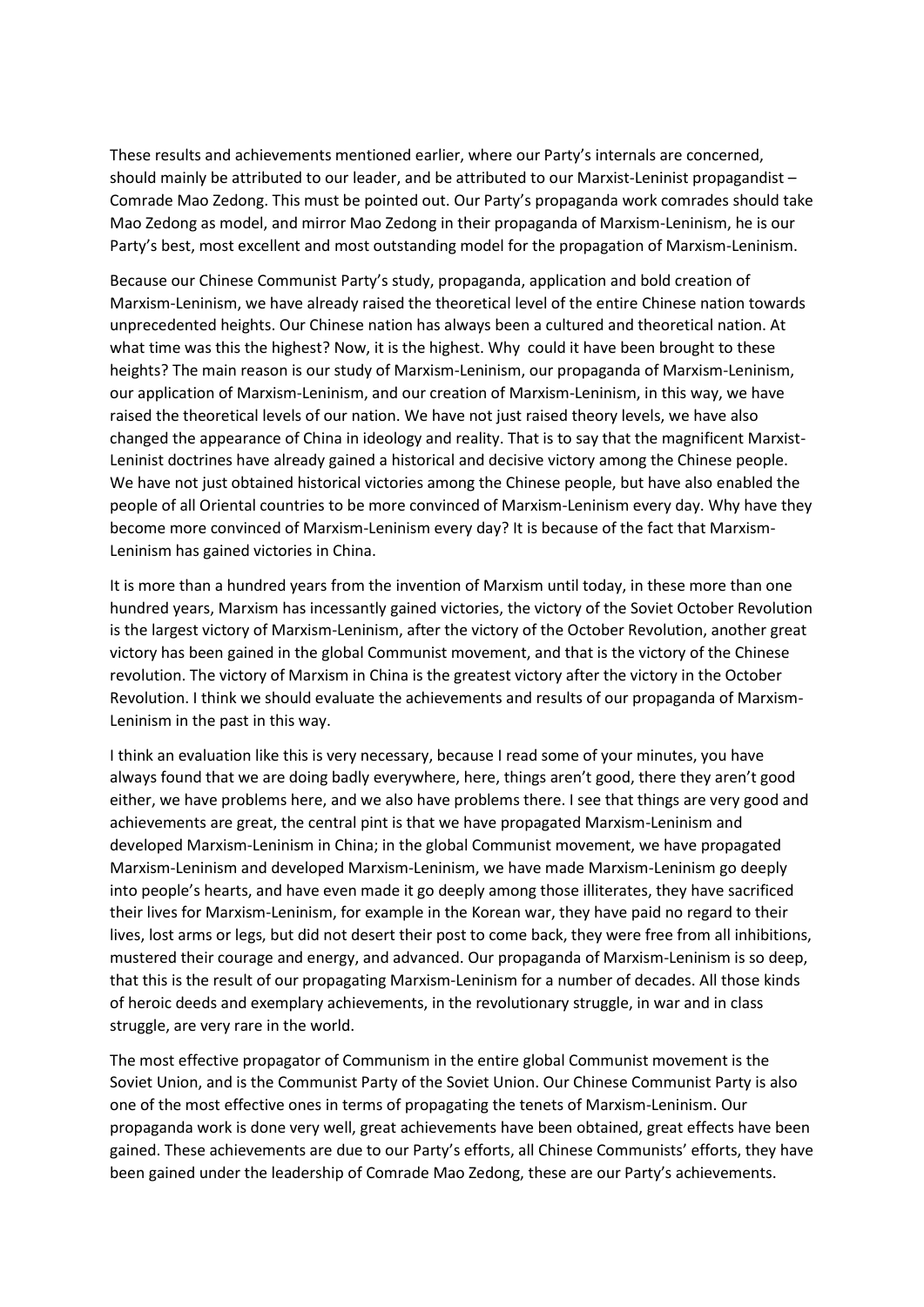Interpreting these achievements to become the achievements of your propaganda departments, should not be done so. Actually, propaganda departments have done a lot of work in this area, that still merits to be reconsidered.

## II, How is the situation of our propaganda work at present?

The present situation is a fundamental change from the past, China's circumstances, situations and conditions have completely changed. Because China has been victorious. The Chinese Revolution has been victorious, and the conditions for us to propagate Marxism-Leninism have become even better, first and foremost, there is no one prohibiting our propagation of Marxism-Leninism anymore. For decades, our propaganda of Marxism-Leninism was prohibited by someone, and the prohibition was quite devastating, it only took for someone to say one sentence on the street: "I Propagate Marxism-Leninism", or to shout "Down with imperialism!", to be arrested and put in prison. In the past, there was the danger of being killed for propagating Marxism-Leninism, there were all sorts of decrees prohibiting the propaganda of Marxism-Leninism. China's Marxism-Leninism propagators have undergone much persecution, because there were many people who spent time in jail because of propagating Marxism-Leninism, and there were also many who were sentenced to death, they have been under much attack. But these Communists, they have still used ingenious means to propagate Marxism-Leninism, they wrote one or two phrases in the corner of a newspaper, articles were written so subtly and so dubiously, that is how they propagated Marxism-Leninism. In those decades, they were in regions controlled by Chiang Kai-shek, or controlled by the Japanese, and still persisted in propagating Marxism-Leninism, some propagated them in writing, those who could not do so in writing propagated it orally, where it was impossible for many people to propagate, a small number of people propagated, where it was impossible to propagate to people they did not know, they propagated to people they knew already, they propagated to their friends and their relatives, they propagated to their classmates and colleagues, they talked one-on-one with reliable people, in this eBay, they persisted in propaganda work, regardless of everything. But now, this situation dies not exist anymore, and there are no more people prohibiting our propaganda of Marxism-Leninism, now, people propagating Marxism-Leninism, if your propagate it well, not only will you not have to go to jail, but everyone will applaud, say you propagate very well, you can be a hero and a mode, and earn great honour. The situation of today is reversed, China's revolution has been victorious, all decrees prohibiting the propaganda of Marxism-Leninism have been thoroughly abolished, the millions of Chinese people have had their class consciousness raised unprecedently during the real revolutionary struggle, during the struggle to oppose imperialism, the struggle to oppose feudalism and during class struggle. Peasants have gained a class consciousness through venting grievances against and denouncing landlords during land reform. Urban people have gained a very high level of class consciousness through the recent movement to suppress the counterrevolution. The consciousness of the Chinese people has been raised unprecedently, and the shackles that fettered the Chinese people ideologically, and fettered the Chinese workers have been smashed, or are currently being smashed, many people have changed their minds. Peasants have said during land reform that they have changed their minds, and have in reality changed their minds, which means that they have excavated the roots of poverty, vented their grievances, and why are they poor? Let's settle the account. Class education has also been conducted in the army in '47 and '48, there have been three inspections and three rectifications, inspection of class, inspection of viewpoints, inspection of ideology and inspection of work style, such a rectification has raised class consciousness, where discipline was bad before, it became better after inspection. Why is this so? It is because there was Marxism-Leninism, because they gained class consciousness, because they gained class consciousness on the basis of Marxism-Leninism, through their real experience and starting from their real life. The broad people have launched study of Marxist-Leninist theory and this new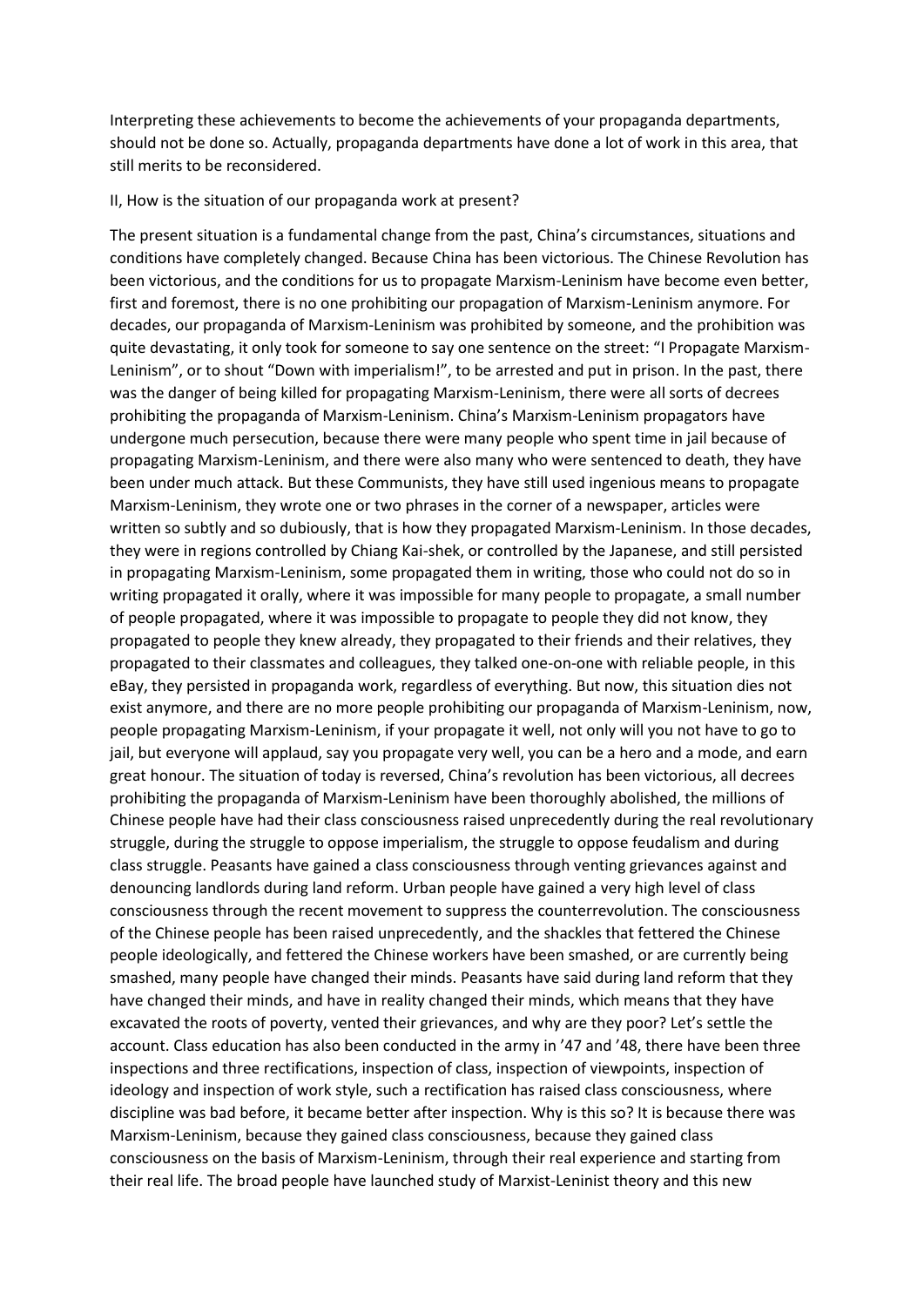ideology of Marxism-Leninism, and have accepted it on a large scale. These intellectuals and university professors, on the one hand, they read books, and study Marxism-Leninism from books; on the other hand they have observed land reform, listened at meetings to air grievances, and participated in real occasions of class educations in real life. After coming back from observation, they have written many articles in newspapers, they say: after observing land reform and listening to grievances, my viewpoint has completely changed. Among intellectuals, there are some viewpoints that haven't changed in the past decades, and that have now changed. For example, the president of Furen University, Chen Yuan, he had a viewpoint that did not change for decades, and when he heard an eighty year-old woman speak at a meeting to air grievances, that viewpoint of his changed, that old lady said: "Before, what could I do! The political power is yours, the police is yours, complaints are not successful, it is only today that I can avenge myself!" This eighty year-old woman was also illiterate, but these few sentences educated him, and he changed his viewpoint. Tsinghua University professor Wu Jingchao observed land reform in Xi'an, and after he came back, he wrote an article saying that many of his viewpoints changed. The broad people's class consciousness has risen, and on the basis of this real rise of class consciousness, a further rise in theory is required. What is important for the working people is the real class consciousness, they were subject to the oppression by landlords in their real lives, were subject to oppression by capitalists, subject to oppression by the Japanese, and oppression by the Americans, how did these forms of oppression come about? They pursued this to the root, that pursuit arrived at problems of class, and arrived at the profundity of Marxism-Leninism, afterwards, they believed this, and gained class consciousness. This consciousness has come on the basis of the experience of real struggle and the experience of real life, real life and real struggle have stimulated their class consciousness. If a person's class consciousness is like this, it is still insufficient, it is knowledge that has been gained through perception, and has come from his real life, people have oppressed him and have exploited him, airing grievances once, and settling accounts once, may have enlightened his consciousness, but this must still be raised to the height of theory. Many people and especially Communist Party members must be required to raise it another step, and raise it to the level of theory. There are some people who have gained class consciousness from being oppressed once, having settled accounts once, and having undergone class education once, some people have not been oppressed (such as university professor etc.), but have become conscious once they attended meetings and listened to people airing grievances once. A person who has gained real class consciousness, and who is required to participate in real struggle again, will raise it even more, someone who reeds books once more, and studies Marxist-Leninist theory, will raise it even more. Now, the broad people demand to study Marxism-Leninism, the broad people's real class consciousness has risen, and under these conditions, the condition for which we want to conduct Marxist-Leninist propaganda and education is very good, this condition is that our Chinese Communist Party members, our Party's propaganda workers have gained unprecedented smooth conditions for the propaganda of Marxism-Leninism and Mao Zedong Thought among the Chinese people. Our propaganda workers must use these smooth conditions that have already been created in all areas to strengthen the propaganda of Marxism-Leninism, and continue to strive to raise the consciousness of the working people and the theory levels of the working people, we must continue to raise these and raise them again, enabling our Chinese nation to become one of the nations with the highest theoretical levels in the world.

Chairman Mao wrote in "On the People's Democratic Dictatorship"; "we must use democratic methods to educate ourselves and transform ourselves on a nationwide level and the scope of the whole body, to enable us to rid ourselves from internal and external reactionary influences (this influence is still very great at this time, and will still exist for a long time, it cannot be eliminated very rapidly), and transform ourselves from the bad habits and bad ideologies from the old society, not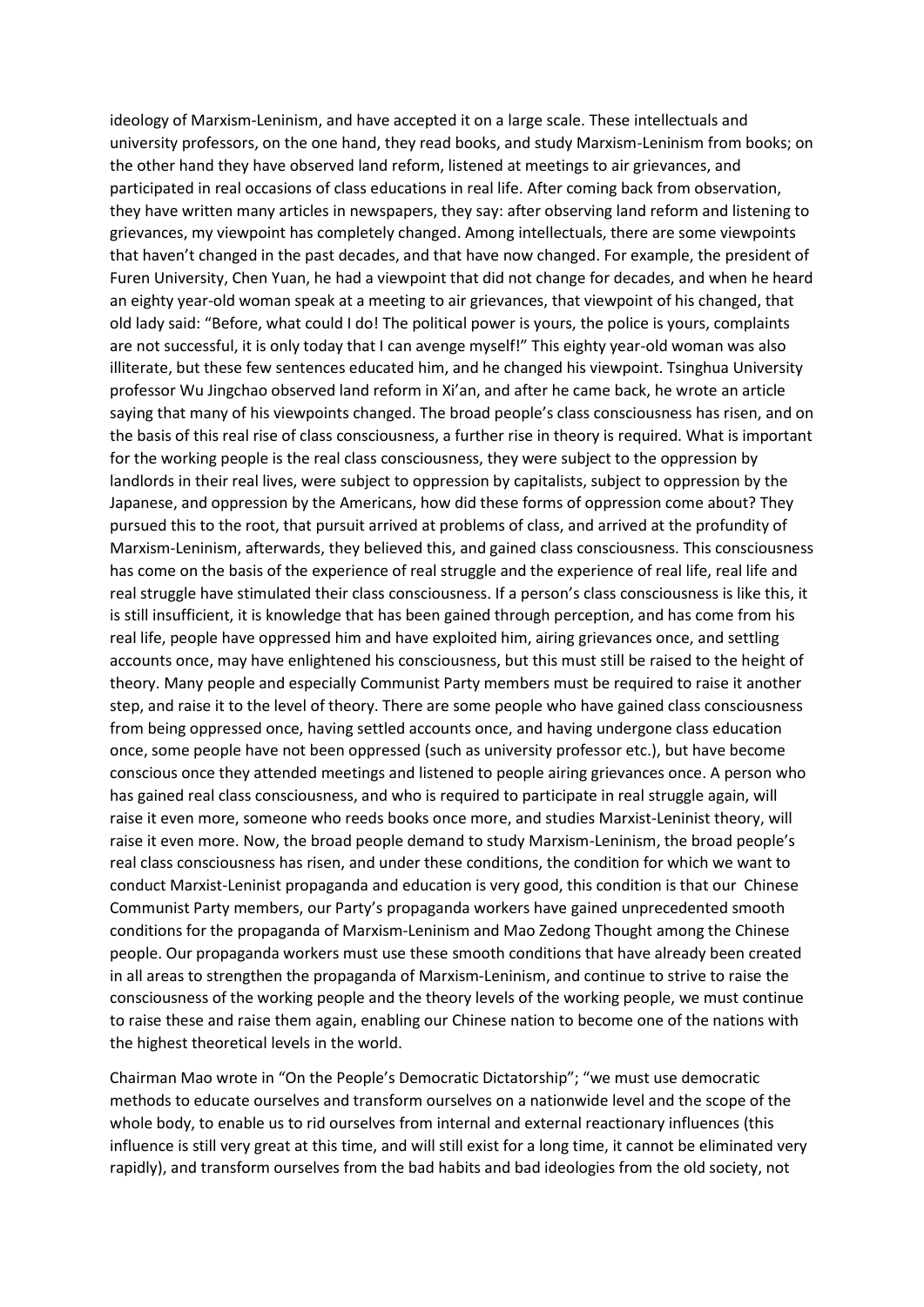make ourselves march the mistaken path pointed out by reactionaries, but continue to advance, and develop towards a Socialist society and a Communist society." Next, he also stated that: we must conduct education on a nationwide level and the scope of the whole body, and not only educate the people, but must furthermore educate the reactionaries, as long as reactionaries have not been killed (if they have been killed, they naturally don't need education, apart from those who have been killed), it is even fine if they are punished with lifelong imprisonment, they must be educated, and must undergo reform through labour. Here, he says separately: towards the people, democratic methods and voluntary methods must be used in education, towards reactionaries, coercive methods must be used in education.

This time, I read in your minutes: some localities, when propagating Marxism-Leninism, close the doors, require people to listen, and force them to receive lessons. This is using coercive measures to educate the people, that is to say that methods to educate enemies are used to educate the people, this is a mistake, at this point, we do not distinguish enemies and ourselves. Chairman Mao said, democratic methods are to be used for education among the people, and coercive methods are to be used for education of enemies, but when our comrades doing judicial work, and comrades doing public security work educate criminals, they adopt democratic methods, this is also making a mistake of principle. Towards criminals, coercive methods must be used, and democratic methods can be used. Therefore, in these localities, we must make matters clear: among the people, coercive methods cannot be used, using coercive methods is mistaken, democratic methods cannot be used towards enemies, using democratic methods is also mistaken.

We must use coercive methods to transform and educate reactionaries. We must also educate the national bourgeoisie and the petty bourgeoisie. And the gravest problem is that we must educate the peasants. As for the working class, Chairman Mao has written about this, I don't need to talk about this here, we must first and foremost educate the working class. And does the Communist Party have to educate itself? Without doubt, it must be educated before anything else. That is to say that we must first and foremost educate Communist Party members themselves, then educate the working class, educate the peasant class, educate the petty bourgeoisie, educate the national bourgeoisie, and then educate reactionaries. This is to say that we must conduct education on a nationwide level and at the scope of the whole body.

Which things should be used to educate the people? The ideological principles of Marxism-Leninism are to be used to educate the people on a nationwide level and at the scope of the whole body. Now, we have gained the conditions, Chairman Mao said: we now have a people's country. Now we have a people's country, we have gained the possibility to conduct education of the people on nationwide level and at the scope of the whole body; without a people's country, we did not have this possibility. Now, we have gained this possibility, and must also do this. Using the ideological principles of Marxism-Leninism to educate the people on a nationwide level and at a scope of the whole body, is also the most basic political task of our entire Chinese people. Chairman Mao said in "On the People's Democratic Dictatorship" that organizing a people's country requires doing many things, things in politics, the economy and other areas. How should we go about in doing these things? We will march towards Socialism and Communism. To march towards Socialism and Communism, we must first and foremost lay ideological foundations – use the thoughts, viewpoints and methods of Marxism-Leninism to educate ourselves and the people in the entire country. This is the task for our Party's propaganda work under our new circumstances and new situations of today. This task is magnificent, arduous and glorious, this task can only be achieved after a very long period of time.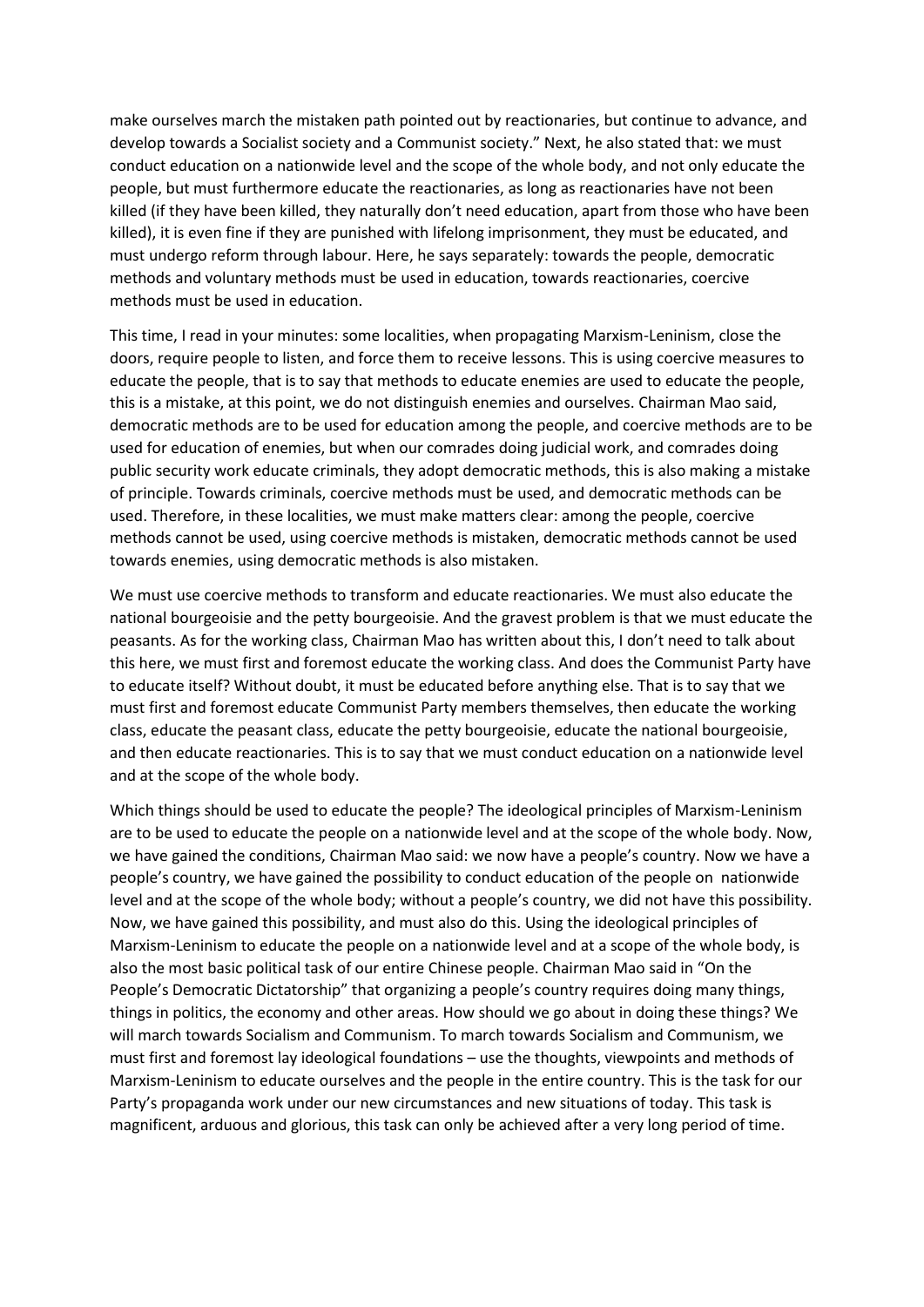To use the viewpoints of Marxism-Leninism to educate the people, we must first and foremost eliminate imperialist ideologies and feudal ideologies, and must thoroughly eliminate imperialist ideology and feudal ideology from among the people in the entire country. Chairman Mao said: we must progressively eliminate the bad habits, bad thoughts and bad influences brought from the old society from among the people, destroy them and clean them up, and we must criticize the ideologies of the bourgeoisie, petty bourgeoisie and the peasant class, that is to say non-Marxist-Leninist and non-proletarian ideologies. Because today, we have not yet destroyed the economic basis for the bourgeoisie and the petty bourgeoisie in our policies, we have also not destroyed the economic basis for the peasantry, and must even develop it. Our policies do not touch upon them, they do not touch the private assets of the bourgeoisie, and do not touch the private assets of the petty bourgeoisie, the private assets of the peasantry must be protected even more. Because of this, we cannot destroy and clean up bourgeois ideologies, petty bourgeois ideologies and peasant ideologies, and cannot reduce them. But they must be criticized. Why? Because their ideologies are mistaken and bad. There are some among them that are good, bourgeois, petty bourgeois and peasant ideologies have a good side at present, such as their opposition to imperialism and their opposition to feudalism, they have these thoughts, we must recognize them. But they also have mistaken matters that must be criticized. That is also to say that we must first and foremost isolate bourgeois and petty-bourgeois thoughts ideologically, and ensure that the people know that although this sort if ideology has a good side, and has some reason, but that this reason is not thorough, but is mistaken and incorrect, with their methods, China will not be run well, with bourgeois ideology, China cannot march towards Socialism, but will march towards capitalism, when it marches towards capitalism, the working classes' leadership powers will be lost, imperialism and feudalism will be rethroned, this is dangerous. If we isolate bourgeois ideologies and petty-bourgeois ideologies from the people, so that no-one will believe them, we must make the people know that they are wrong in terms of the system of thinking. To clean up imperialist ideologies and feudalist ideologies, and to isolate capitalist ideologies and petty-bourgeois ideologies, as well as all other non-proletariat ideologies, we must criticize them and renounce them, say that they are mistaken, and call upon the people not to believe them. Only in this way is it possible to establish Marxism-Leninism – the leadership power of the ideology of the working class. If we want to strengthen and consolidate this leadership power of the working class in terms of ideology and economics, we must first and foremost strengthen the leadership power of the working class ideologically, and consolidate the leadership power of the working class. This is our task, here, we must also divide clearly, imperialist ideologies and feudal ideologies must be cleaned up, speaking from the point of view of law, we do not permit them to talk and act irresponsibly, we do not permit them to speak, do not permit them to propagate, this is concerning reactionary ideology, concerning bourgeois ideology and petty-bourgeois ideology, matters are not like this, they are permitted to talk and act irresponsibly, it has not been said that they are illegal, the law does not prohibit them, they do not break the law administratively, they are still permitted to exist, they are permitted to talk, they are permitted to have the right to speak, they are permitted to express opinions. But, we must also point out which mistakes they have, and make people not believe them. Is it permitted to hit bourgeois ideology and petty bourgeois ideology into an illegal position, and propagate a decree: it is not permitted to talk and act irresponsibly? This is no good, this exceeds our revolutionary phase of today. Today, we are at the revolutionary stage of the new democracy, during this period, we still recognize the existence of the bourgeois economy in terms of economic policy, and recognize that the petty bourgeois economy exists, so you must also recognize their existence in terms of ideology, recognize that they are lawful, but we must argue with them, they may also write articles, may also speak, and may propagate, but we must propagate Marxism-Leninism and must refute them. Is not refuting them good? It is not good, not refuting them won't do, not refuting then has one problem,